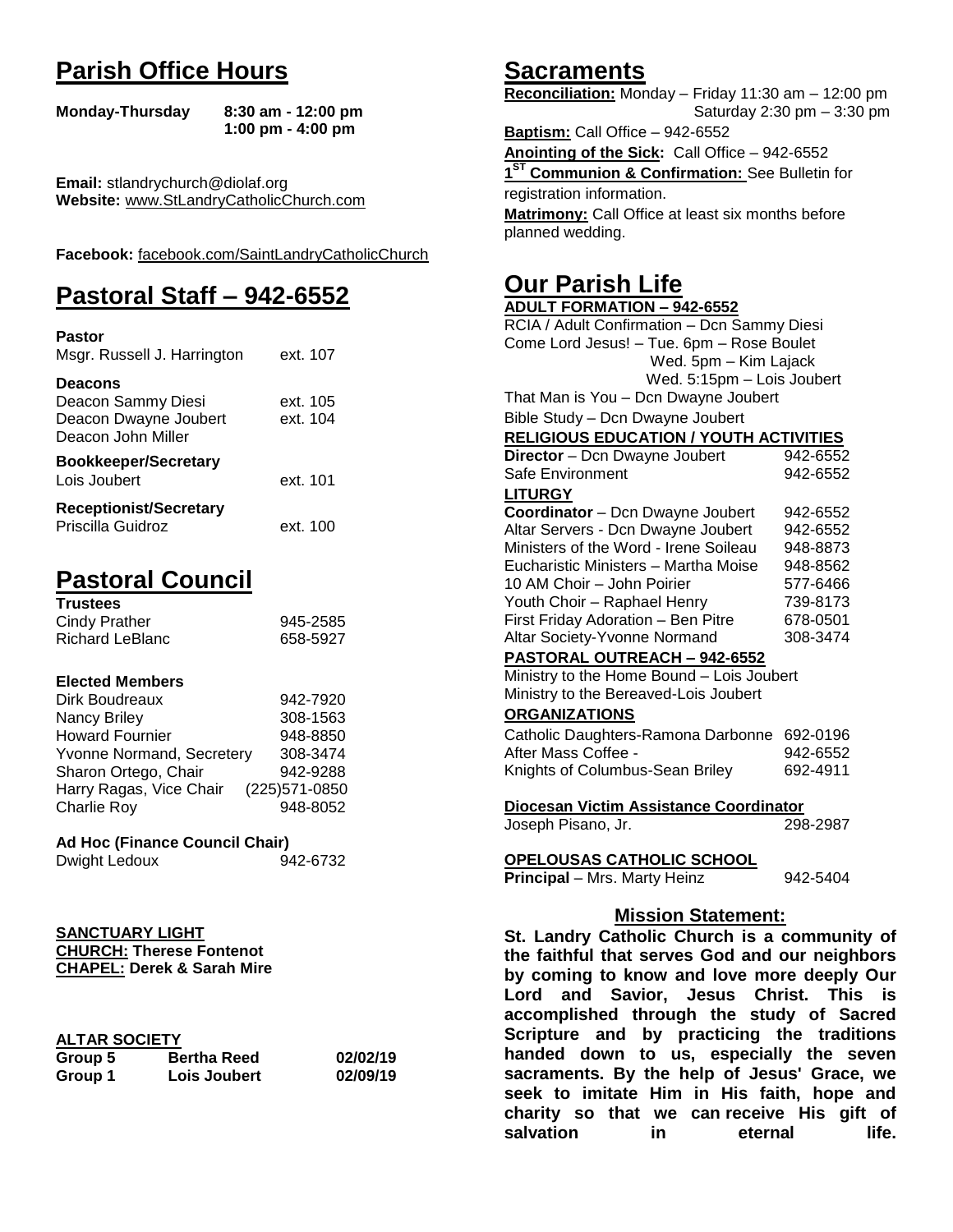## *From the desk of Msgr. Harrington:*

## **Pastoral Reflection #23**

Memory (Part1)

The human person's capacity to remember is remarkable. The power of memory can be both liberating and imprisoning. We can remember millions of things from our childhood and yet can't seem to remember where we put our keys as we hold them, or our glasses when they're on our head, or our cell phone while we're texting. It can be terribly frustrating when memory fails us. How embarrassing is it when we see someone we have known for years and their name totally disappears from our memory bank?

It can be particularly disheartening when difficult memories surface from our past that seem so alive, so vibrant, so painful. We try to brush them aside, but they demand our attention. Those disturbing memories wrap themselves around our hearts and refuse to let go. We thought we were through with all that, but here they show up again like unwanted guests insisting on places of honor at our table. Then we worry if we ever confessed them or were we really forgiven when we did confess them. Maybe they're resurfacing so we can confess them again or they're there to remind us that we were imperfect. They have the power to haunt us and trip us along our journey in the present.

We find ourselves in need of the healing of memories, especially those where we were blameless and fell victim to someone else's sin yet blamed ourselves for their brokenness. Our memories can make us feel stained and filthy. The healing of memories begins with realizing that God was never absent from the creation of the memory. If we were victimized in any way, God became victim with us. He held on to us in the darkness and loved us even when we did not love ourselves. He did not abandon us but cried with us and entered the pain with us. He whispered to us that we are precious to Him. Our pain may have been too intense to hear His whispers, but they were there. It seems impossibly cruel that He let anything painful happen to us, but it is cruel that we are the ones who hurt one another in such fundamentally evil ways. When we are broken, we break others.

The healing of memories urges us to be liberated from that which did not totally destroy us. We cannot only survive but thrive. Part of the process of healing is realizing that the memory no longer has to victimize us. We are empowered with grace to recreate a memory where we return to the story and embrace the person we were rather than condemn them. We empower our past with an abundance of God's love to allow Him to heal that broken part of us that has defined our present for too long. He travels with us back into our story to battle the toxic shame with us rather than allow it to consume us.

The Eucharistic Feast is based on human memory. Jesus wants us to remember not only what He did for us but what He continues to do for us. He died for us yet lives for us. He became broken to free us from our brokenness. As He was sacrificed for our sakes He chose to enter into our darkness to whisper again that we are beloved, we are precious, we are His. We do not belong to our painful memory, we belong to Him. This sacramental change transforms our shame into grace. This grace moves us to then work with the Savior to heal others as they get to know Him. Blessed be our God who refuses to abandon us but invites Himself to our table to be nourished with His life-giving bread. The Bread of Life enriches to become eucharist for one another. We are the Body of Christ sent forth to feed the Body of Christ to the Body of Christ. Love following upon love.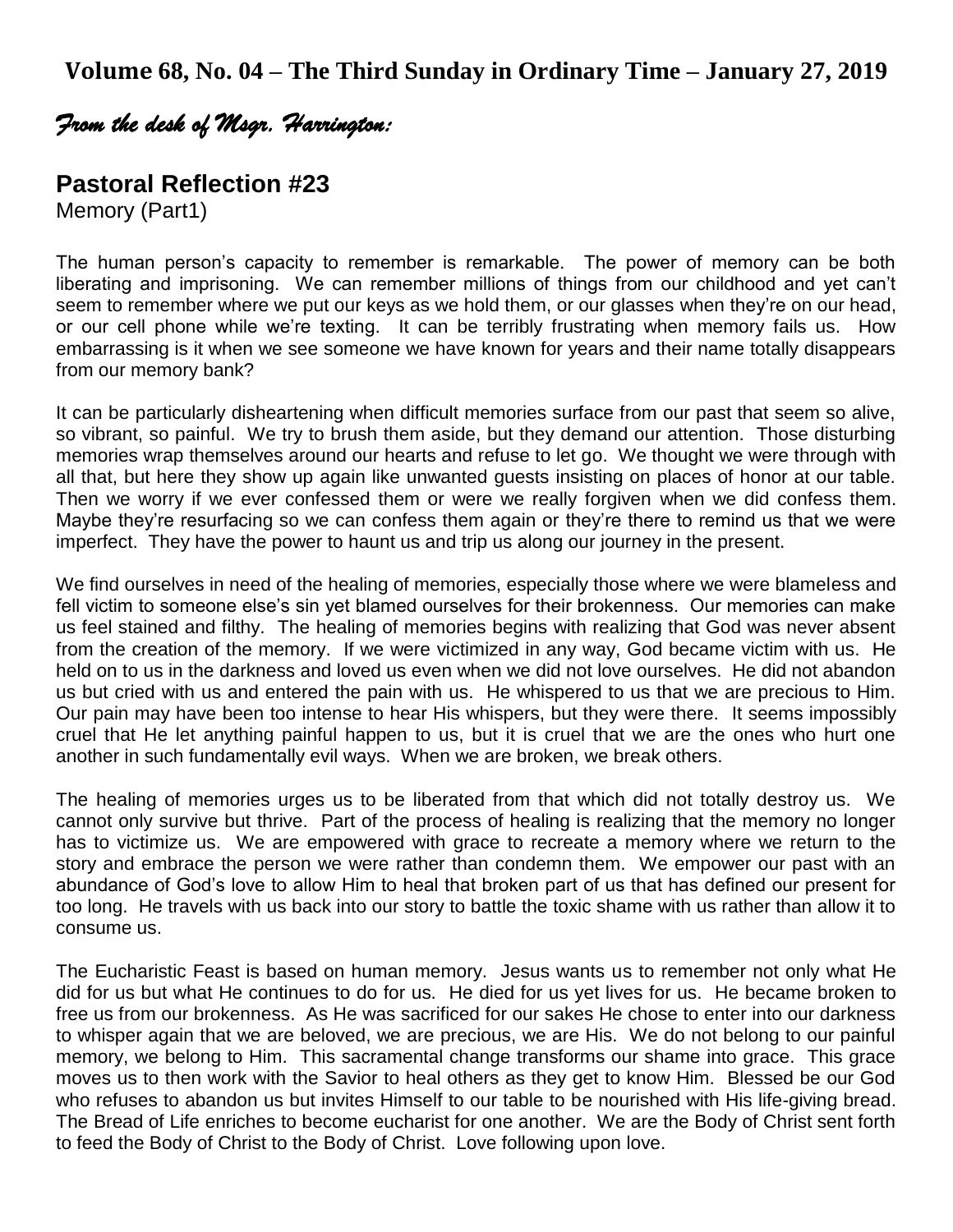### **POPE FRANCIS' INTENTIONS –**

**January - Evangelization:** That young people, especially in Latin America, follow the example of Mary and respond to the call of the Lord to communicate the joy of the Gospel to the world.

## **OFFERTORY COLLECTIONS –**

**January 20, 2019**

| <b>REGULAR</b>            | \$6843.50 |
|---------------------------|-----------|
| <b>GOAL</b>               | \$9000.00 |
| Maintenance & Repair Fund | \$35.00   |
| Poor / Needy              | \$305.00  |
| Maintenance Endowment     | \$20.00   |
| <b>OCS Foundation</b>     | \$770.00  |

Thank You for Your Generosity!

#### **Second Collection**

**01/27/19** – Church in Latin America **02/03/19** – Maintenance & Repair fund

#### **REMINDERS FOR THE WEEK**

| Sun. - 01/27       |                           |  |
|--------------------|---------------------------|--|
| 3:30 <sub>pm</sub> | <b>Confirmation Class</b> |  |
| Mon. - 01/28       |                           |  |

- **5:45pm** Rosary @ Lafleur Monument
- **Tue. - 01/29**

**6:00pm** Come, Lord Jesus!

#### **Wed. - 01/30**

| 6:00am | TMIY              |
|--------|-------------------|
| 5:00pm | Come, Lord Jesus! |
| 5:15pm | Come, Lord Jesus! |

- **Thu. - 01/31 5:30pm** 1 1<sup>st</sup> Communion Class
- **Fri. - 02/01 – Office Closed 7:00am** 1 1<sup>st</sup> Friday Adoration
- **Sat. - 01/26 7:30am** Benedicti

| 7:30am | <b>Benediction</b> |
|--------|--------------------|
| 8:00am | Mass in Church     |

### **ARE YOU A REGISTERED PARISHIONER?**

**Please don't take for granted that you are registered in the parish just because you attend Mass here. Census Forms are available at the back of church or by calling or coming by the office during business hours.**

## **READINGS FOR FAITH SHARING The Third Sunday in Ordinary Time**

**Neh 8:2-4a, 5-6, 8-10** They read from the book of the Law and understood what was read. **Psalm 19** "Your words, Lord, are Spirit and life." **1 Cor 12:12-30** We are Christ's body. **Luke 1:1-4; 4:14-21** Today the Scripture passage is fulfilled.

Last week Jesus began his ministry in John's Gospel by changing water into wine at a wedding in Cana. Today he begins his ministry in Luke's Gospel by preaching at his synagogue in Nazareth. Ironically, the passage he was to read summed up his mission. "Today," Jesus said, "this scripture passage is fulfilled in your hearing." Today, as members of The Body of Christ, we are called to continue to fulfill Christ's mission. Let us discover what we are called to do.

#### **PRAY FOR OUR SEMINARIANS**

| -Cade LeBlanc    | St. Thomas More, Eunice   |
|------------------|---------------------------|
| -Matthew Pitre   | St. Thomas More, Eunice   |
| -Michael Vidrine | St. John. Melville        |
| -Trey Fontenot   | Sacred Heart of Jesus, VP |

Father, in your plan for our salvation you provide shepherds for your people. Fill your Church with the spirit of courage and love. AMEN.

#### **PRAY FOR A PRIEST EACH DAY**

| <b>Sunday, 01/27</b> | Fr. Godwin Nzeh, CMF              |
|----------------------|-----------------------------------|
| <b>Monday, 01/28</b> | Fr. Anselm Ofodum                 |
| Tuesday, 01/29       | Fr. Norman O'Neal, SJ             |
| Wednesday, 01/30     | Fr. Paul Onuegbe                  |
| Thursday, 01/31      | Fr. Paul Osterle, SJ              |
| <b>Friday, 02/01</b> | <b>Pope Francis</b>               |
| Saturday, 02/01      | <b>Pope Emeritus Benedict XVI</b> |

Eternal Father, we lift up to You, these and all the priests of the world. Sanctify them. Heal and guide them. Mold them into the likeness of Your Son Jesus, the Eternal High Priest. May their lives be pleasing to You. In Jesus' name we pray. AMEN

### **AFTER MASS SOCIALS**

**Each Sunday, following the 8am and 10am Masses we gather in the South Sacristy of the church for coffee, donuts and fellowship! Everyone is welcome! Please use the outside entrance near the southeast corner of the church.**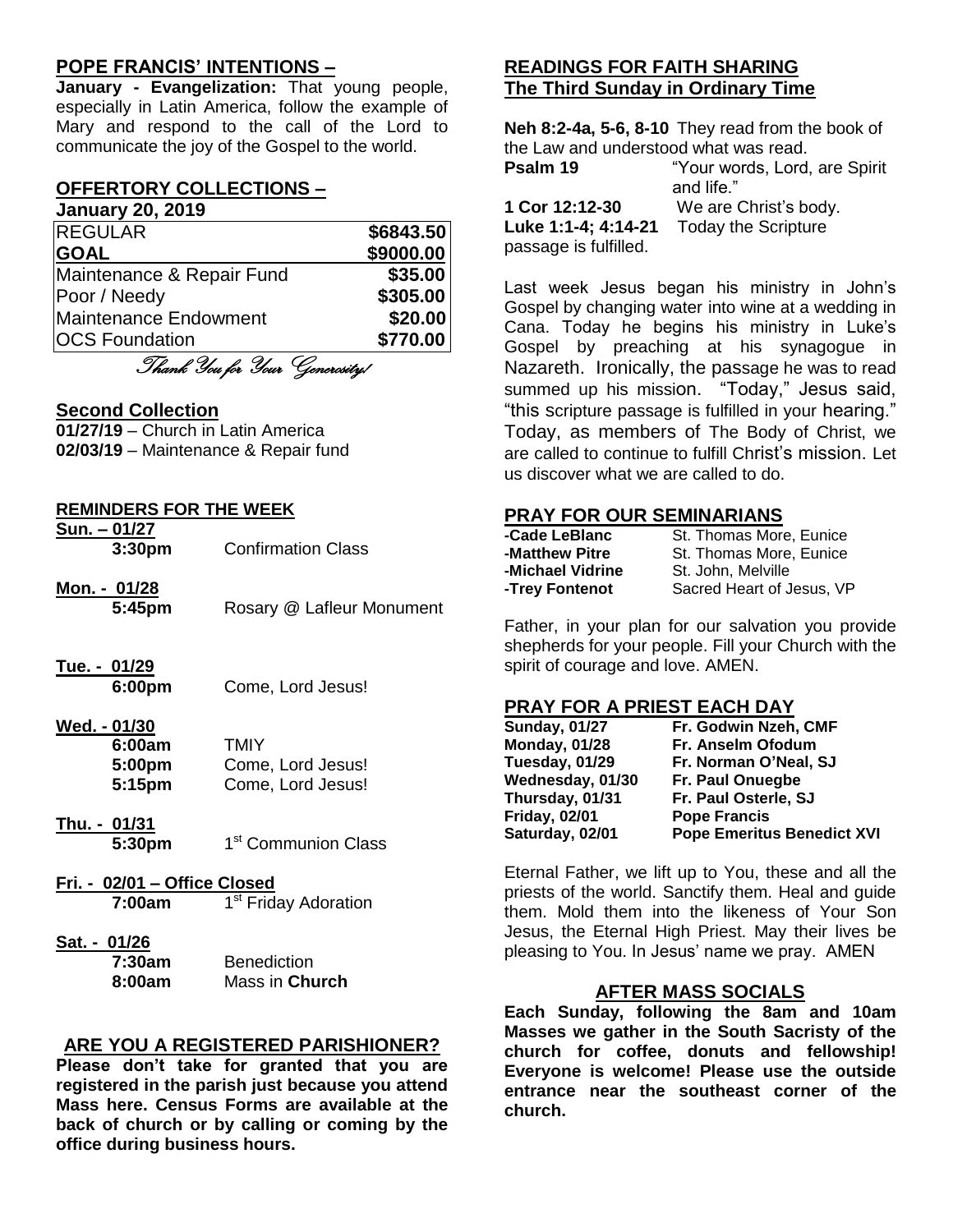## **MASS INTENTIONS**

### **Saturday, January 26**

**4:00pm** Julius & Rita M.(BD) Lambert; William "Bill" Hatch & Family; Norris Leger, Toby & Winnie Lalonde & Family; Carolyn M. Bertrand; Charles F. Going & Family; Nita & J. Y. Bordelon, Sr.; Junior, Loretta & Stephen Hargroder; Wayne, Jeanette & Jonathan Lalonde;

Fr. Joseph C. DeLuca; The Sick & The Dying; Patrick Murray Labbe; Barbara Burleigh Thibodeaux; Nola Guidroz; J.C., Bernice, Cyril James Diesi II & Peyton Cornette; Leonce Lalonde Jr.; Wilma Guillory; Charles Blanchard

## **Sunday, January 27**

**08:00am** Bernel, Arthur & Eva Fontenot; Youle, Therese & John Ray Fontenot and Martin J. St. Amand; Lois LeDoux Robert; Lucille LaFleur (BD); Lucy St. Amand

**10:00am** Aldon Joseph "Danny" Richard; M/M Emillian Bodin & Joyce Lagrange; Malcolm "Slick" & Margaret Martin; Nita & J. Y. Bordelon Sr.; The Sick & The Dying; Richard Bordelon; Guise Tran Ho; Lawrence Kelly & Darius & Zetta Deville; Claudia Doucet Hernandez; Orphan Souls; Anna Lee Dupre; Lee & Beverly Faul & Mark Capone **5:00pm** St. Landry Church Parishioners **Monday, January 28**

**12:05pm** Nita & J. Y. Bordelon Sr.; The Sick & The Dying; Lucy St. Amand (BD); Special Intention; Jane Savoy (BD) and family

#### **Tuesday, January 29**

**12:05pm** The Sick & The Dying; Nita & J. Y. Bordelon Sr.; Therese Fontenot (DA); Sheldon LeDoux (BD); Lynette A. Mengarelli (DA)

#### **Wednesday, January 30**

**12:05pm** Nita & J. Y. Bordelon Sr.; The Sick & The Dying; Rose Fisher; Edward Frilot (BD); Paige (BD) and Elizabeth Puckette

### **Thursday, January 31**

**12:05pm** The Sick & The Dying; Nita & J. Y. Bordelon Sr.; Lois Joubert (BD); Jane Savoy (BD) & family; J.C., Bernice, Cyril James Diesi II & Peyton Cornette (DA)

#### **Friday, February 01**

**12:05pm** Nita & J. Y. Bordelon Sr.; The Sick & The Dying; Lois Joubert (BD) **Saturday, February 02**

**08:00am** Ella Stanley (BD)

## **PRAYER INTENTIONS**

Dannie Ardoin, Brenda & Dennys Baird, Camden Barnard, Victoria Barron, Addi Baquet, Eric Baquet, Mona Bernard, Rada Bono, Derek Bourque, Connie Benoit, James Buford Bergeron, Paula Bienvenu, Robert Bienvenu, Marty Billeaudeau, Randy Bordelon, Alexandra Boudreaux, Mildred D. Boudreaux, Joan Brady, Judy Smith Briscoe, Eden Broussard, Pat Burleigh, Nico Campbell, Ronnie Collette, Liz Constantino, Betty Cormier, Leroy Darbonne, Glenda G. Darbonne, Francis "Flossie" David, Donald Dean, Angie Dejean, Rose DeKerlegand Barbara Dopson, Lee Dubuc, Wanda Dupre, Glyn Durio, Harriet Doucet, Brandon Fuselier, Glenda Gaudet, Albert Going, Robert Going,Jr., Sarah Groth, Rita Guidroz, Amelia Guillory, Gabrielle Hanson & Family, Norma Hargroder, Jeanette Harville, Carol Hebert, Eva Herbert, Corrace Hollier, Rosalie Jackson, Bryan Fontenot, Merci Janise, Jo Ann Jones, Leon Khan, Murphy Lanclos, Sr., Virgie Lanclos, Lisa Leblanc, Jenny Ledoux, Ronald Leger, Paul Leleux, Cassandra Marceaux, Malcolm Marcus, Kathy Martin, Heather E. Matt, Sidney Matt, Shirley Meche, Barbara Micheal, Marguerite Miller, Ed Moise, Taylor Morales, Glenda Moreau, Julia Ortego, Gene Paillet, Mary Paillet, Elliot Pavlovich, Keith Pavlovich, Glenda Pitre, Michelle Poulet, Butch Richard, Gerald Roy, The Keith Richard Family, Geneva Scallon, Pap Roy, Clara Smith, Ronald Speyrer. Andrew Stelly, Audrey Stelly, Lonnie St. Cyr, Becky Sylvester, Richard Tatman, Ervin Thibodeaux, Margaret Thibodeaux, Claire R. Venable, Wilma Villery, Brett Walker, Augustine Wilson, Brad Woodel, Evelyn Wyble

**(It is diocesan policy that we must have permission from any individual that is to be placed on the list of intentions prior to their name being listed.)**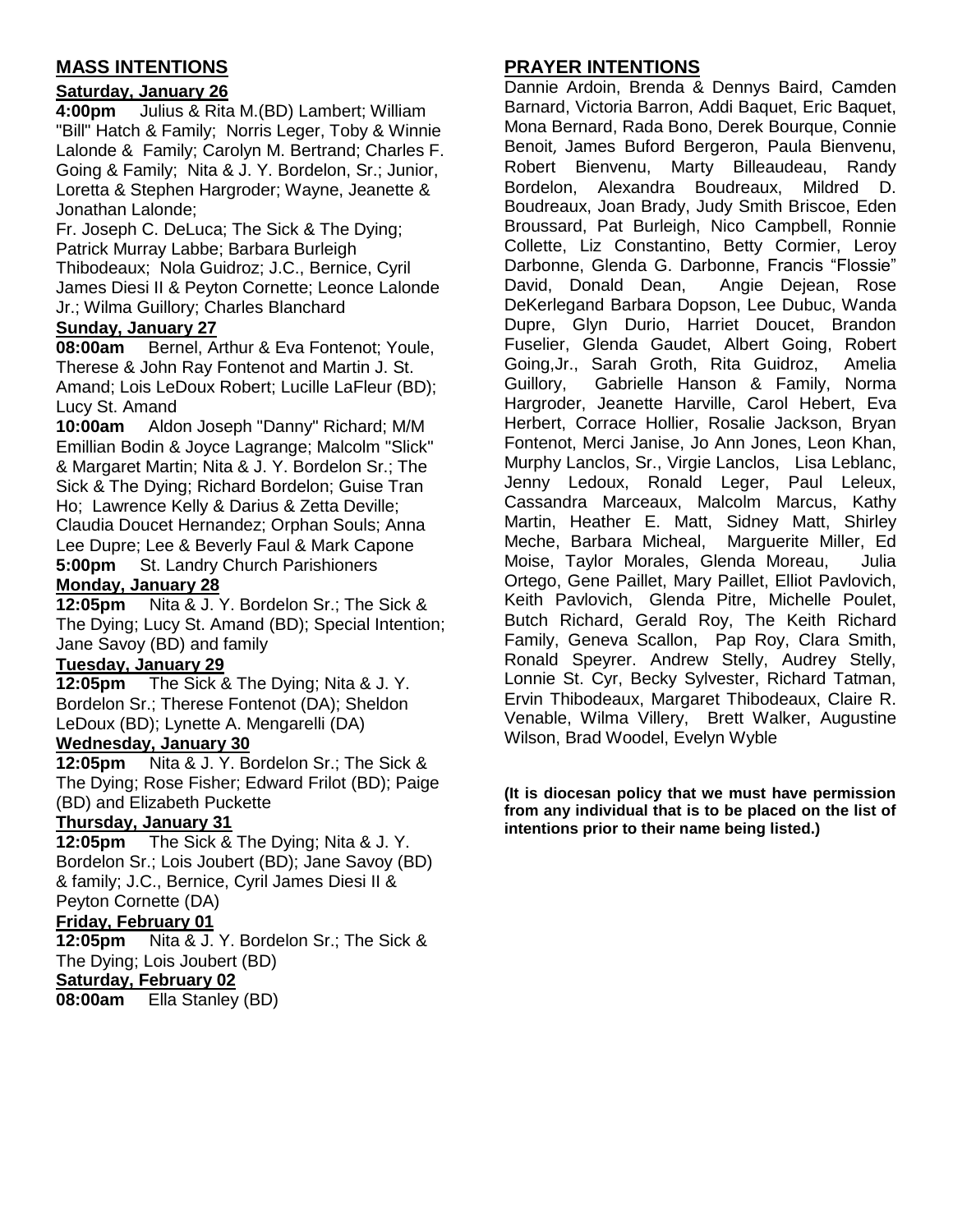### **PRAYER TO END ABORTION**

**Lord God, I thank you today for the gift of my life, And for the lives of all my brothers and sisters. I know there is nothing that destroys more life than abortion, Yet I rejoice that you have conquered death by the Resurrection of Your Son. I am ready to do my part in ending abortion. Today I commit myself Never to be silent, Never to be passive, Never to be forgetful of the unborn. I commit myself to be active in the pro-life movement, And never to stop defending life Until all my brothers and sisters are protected, And our nation once again becomes A nation with liberty and justice Not just for some, but for all. Through Christ our Lord. Amen!**

### **St. Landry's NEW MAUSOLEUM**

**When the time comes, where will I be buried? Have I made plans for that? How will my loved ones know my wishes? These are questions that we will all have to answer one day. What would you do if something happened in your family tomorrow? We don't like to think about those things and much less discuss the subject, but death is inevitable. Getting your burial space ahead of time is good family planning and makes good practical sense, especially now that our church is having a new mausoleum program in our historical cemetery.**

**If you buy now, you have choices. There are four different types of doubles, four different levels, also family units. There are different options for payment as well. If you wait until later to purchase, the options will be limited. The moment you sign up you are covered. Now you have the opportunity as husband and wife, and perhaps your entire family, to do your planning together in the privacy of your own home. Taking care of these plans now is a lot easier than to do so following a death.**

**Representatives from American Cemetery Consultants, are now available to meet with you at your home or at the church office to answer questions about the mausoleum and help you to choose the option that is right for you. The number of crypts selected before construction will determine the final size of the mausoleum. Spaces are reserved on a first come basis. Anyone wanting information should either mail in the postage paid reply card from the brochure that was mailed to your home or call 337-935-3570.**

### **ALTAR SERVERS**

**We are always looking for more young people who desire to serve our Lord in this very important ministry! All Students who have made their 1st Holy Communion through HS are invited to become servers… Parents contact Deacon Joubert for more information.**

### **AQUINAS INSTITUTE**

**Learn more about your Catholic faith by taking an Aquinas Institute Course today! Spring 2019 Courses are now open for registration. Come to know the Blessed Virgin Mary more intimately and why she is so honored by Catholics. World renowned expert on Mary, Msgr. Arthur Calkins, will present a course (THE 391) at Our Lady of Wisdom Catholic Student Center on Wednesdays 6-8:45 pm beginning January 16. Course can be taken for credit or audit. Dr. Jennifer Miller will present a course (THE 491) at John Paul the Great Academy on the ever so important topic of Gender Identity on Thursdays 6-8:45 pm beginning January 17. Dr. Miller holds the Chair of Moral Theology at Notre Dame Seminary in New Orleans and is presently writing a book on this theme. Come and learn about what Christian tradition has to say about what it means to be a man or a woman in today's confusing times. For more information on these course offerings or to register, contact Fr. Michael Champagne, CJC at (337) 395-6550 or visit us at www.aquinaslafayette.org Register Now!**

### **ALTAR SOCIETY**

**The Altar Society meets on the second Monday of every month at 5:15pm in Valentin Hall. We are always welcoming New Members to be a part of our mission to assist in beautifying our church for the sacred liturgies. Our next meeting will be on Monday, 02/11! For more information call Yvonne Normand @ 337-308- 3474 or Janis Courvelle @ 337-789-0971.** 

### **MEN'S RETREAT**

**The annual Opelousas Area Men's retreat at the Our Lady of the Oaks Retreat Center in Grand Coteau is scheduled for Thurs., 2/28 – Sun., 3/03. There are still slots available! Call Andrew Guidroz @ 337-351-0732.**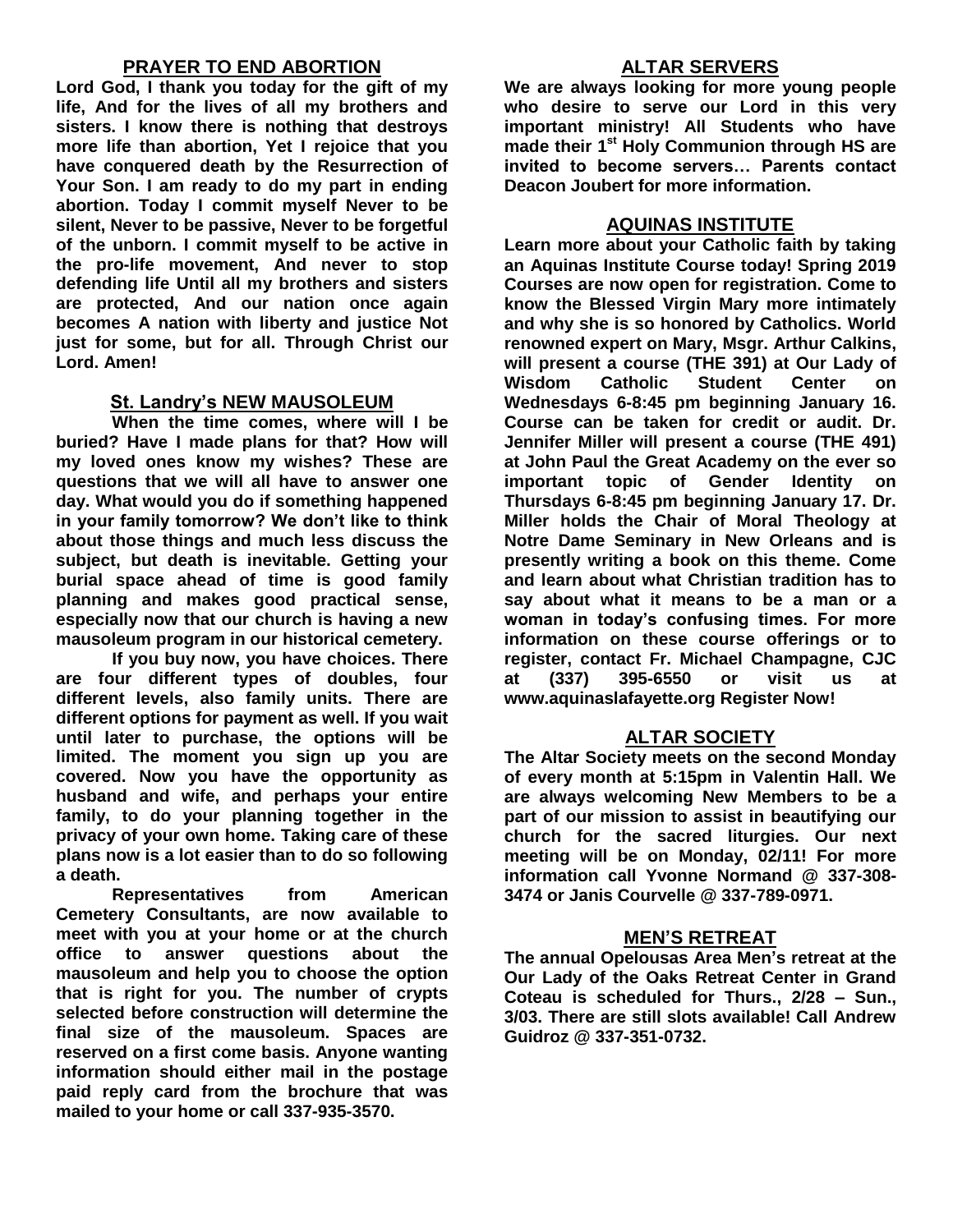## **EXTRA – ORDINARY MINISTERS**

**February 02/03**

**Saturday – 4:00pm Altar Servers:** Mark & Joseph Wilkes **Extra-ordinary Ministers of the Eucharist:**  Regena Stelley, Didier Hargroder, Michelle Naquin, Suzette Ellis, Alice Cormier **Reader:** Anne Zorn

#### **Sunday – 8:00am**

**Altar Servers:** Leigh Labrie, Beau & Ethan Stelly **Extra-ordinary Minister of the Eucharist:** Debbie Fay, Lois Joubert, Beth Stelly **Reader:** Jude Guidry **10:00am Altar Servers**: Sam Chachere, Hieu Tran **Extra-Ordinary Ministers of the Eucharist:** Jackie Keyes, Joe Blumrich, Chloe & Carolyn Jarrell **Reader:** Catherine Benson

#### **5:00pm**

**Altar Servers:** Sarah Ortego

#### **Extra-ordinary Ministers of the Eucharist:**

Jane Savoy, Kim Lajack, Emily Thibodeaux, Sharon **Ortego** 

**Reader:** Irene Soileau

## **OCS CORNER**

**Let us celebrate and pray for Catholic education this week during Catholic Schools Week. For the school mass on Wednesday, OC will recognize special individuals: Allison Pousson and Cindy Pitre, Teachers of the Year; Heidi Fisher Pelloquin, Supporter of the Year; and Barbara Artigue Fontenot, NCEA Distinguished Graduate!**

**On February 11, enrollment for 2019- 2020 begins. Important: Any new families who have not yet applied for admission must do so by January 28 in order to enroll on February 11. Go to the school website at [www.OCSvikings.com.](http://www.ocsvikings.com/)**

**OC's Dinner & Auction, celebrating 20 years will be held on Thursday, February 7 in the Opelousas Civic Center. Tickets are now on sale for \$40 per ticket at OC, Bodemuller the Printer, Cash Saver, and St. Landry Homestead Bank. Plan to enjoy this wonderful evening with family and friends!**